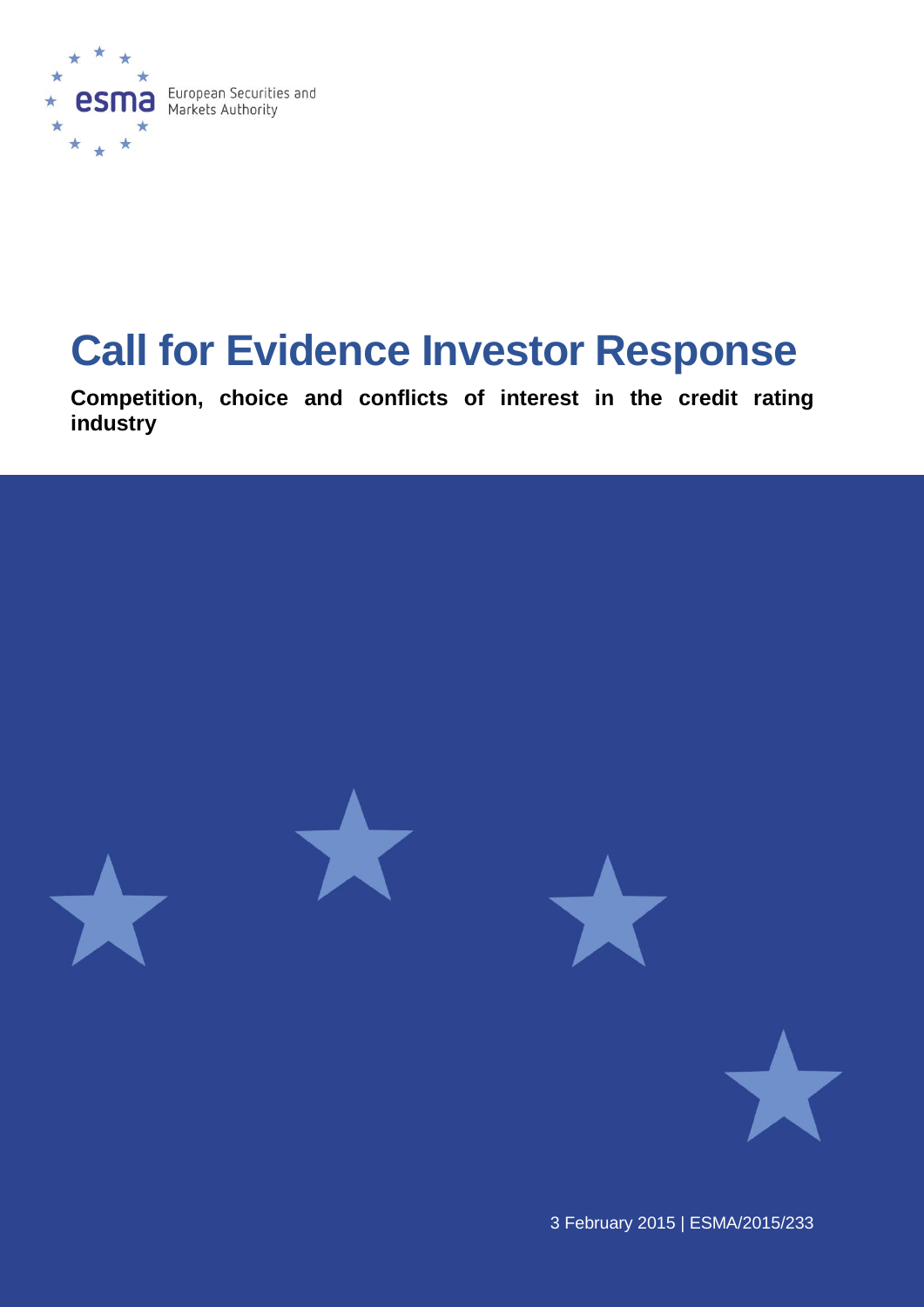

Date: 27 March 2015 ESMA/2015/233

# **Responding to this call for evidence**

This call for evidence should be read by all those involved in the credit rating industry. It is particularly targeted at the following market participants and the groups and trade associations who represent them:

- 1. Corporate and sovereign issuers of financial instruments requesting credit ratings.
- 2. Credit rating agencies issuing credit ratings.
- 3. Institutional investors and other users of credit ratings.

There are specific questions for corporate and sovereign issuers in section 4 of the call for evidence, followed by questions for credit rating agencies in section 5 and for investors in section 6. ESMA invites respondents to provide information about each relevant set of questions using the template response forms provided for each group.

Responses are most helpful to ESMA where they clearly indicate which question is being answered and provide evidence in support of the response, such as concrete examples of practices experienced, data or costs estimates.

ESMA will consider all responses received by **31 March 2015.** 

All contributions should be submitted online at [www.esma.europa.eu](http://www.esma.europa.eu/) under the heading 'Your input - Consultations'.

#### **Publication of responses**

All contributions received will be published following the close of the call for evidence, unless you request otherwise. Please clearly and prominently indicate in your submission any part that you do not wish to be publically disclosed. A standard confidentiality statement in an email message will not be treated as a request for non-disclosure. A confidential response may be requested from us in accordance with ESMA's rules on access to documents. We may consult you if we receive such a request. Any decision we make not to disclose the response is reviewable by ESMA's Board of Appeal and the European Ombudsman.

#### **Data protection**

Information on data protection can be found at [www.esma.europa.eu](http://www.esma.europa.eu/) under the heading [Legal Notice.](http://www.esma.europa.eu/legal-notice)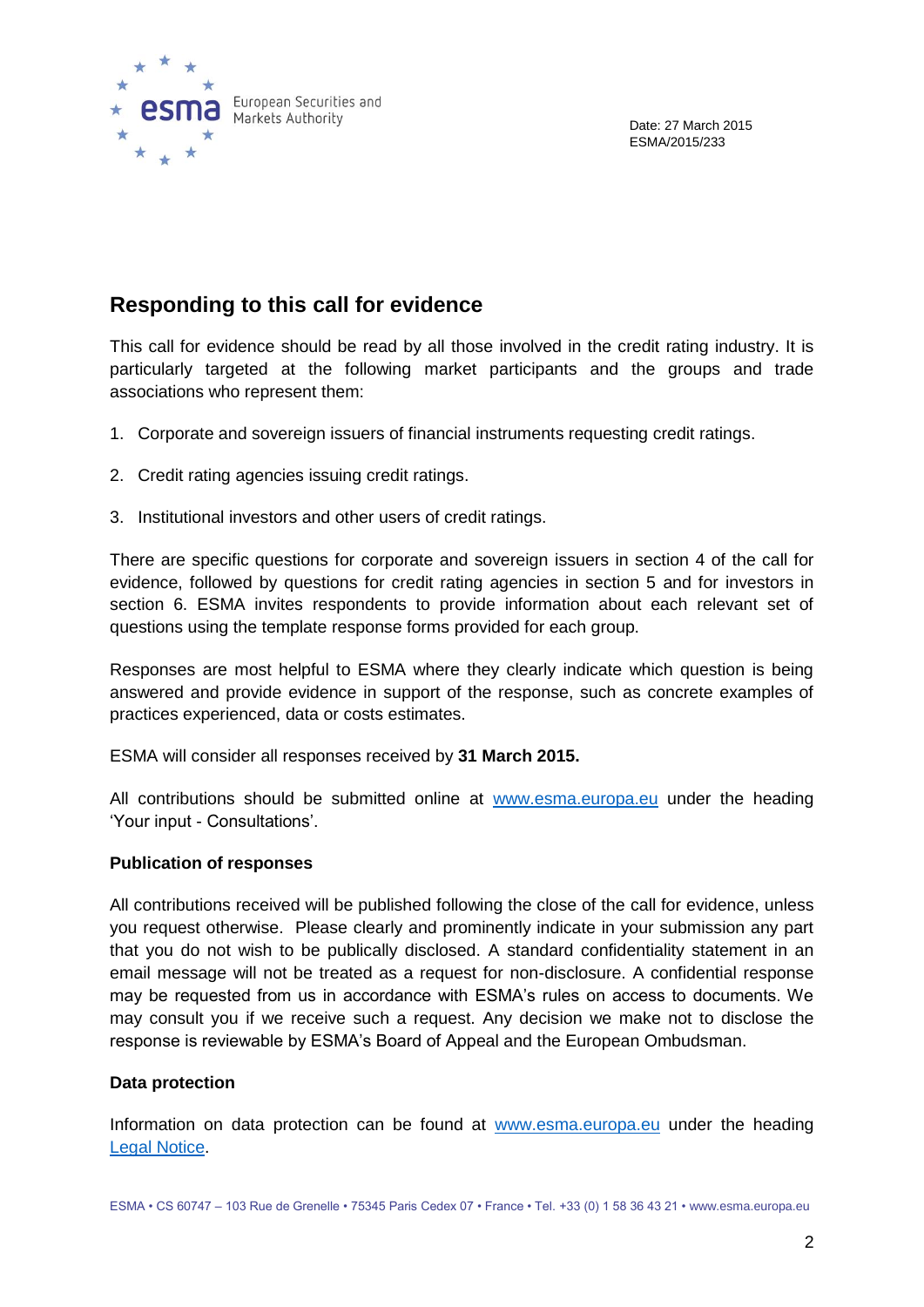

# **Table of Contents**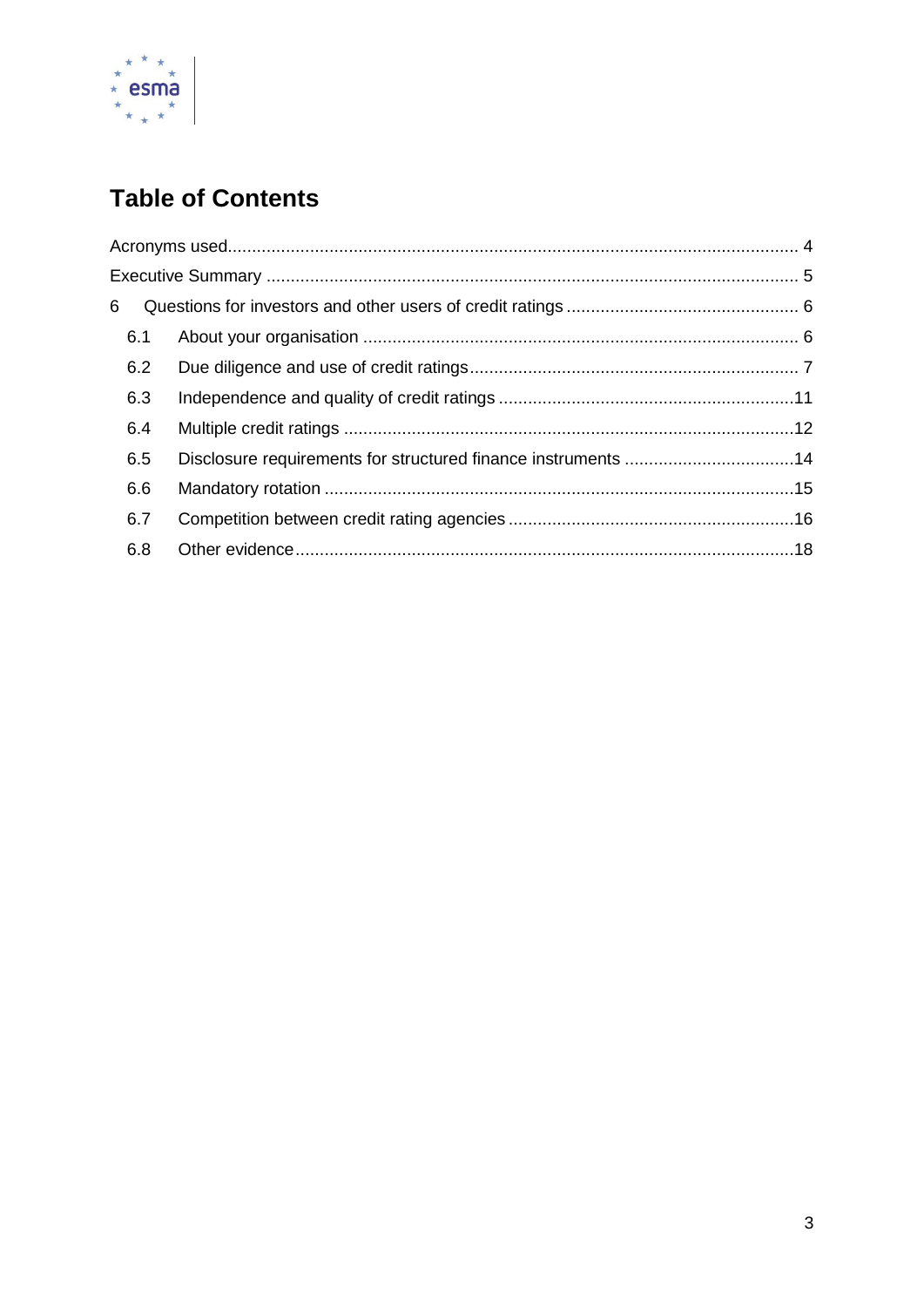

# <span id="page-3-0"></span>**Acronyms used**

| <b>CEREP</b>          | ESMA Central Repository for publishing credit rating activity and<br>performance statistics |
|-----------------------|---------------------------------------------------------------------------------------------|
| <b>Commission</b>     | The European Commission                                                                     |
| <b>CRA</b>            | Credit rating agency                                                                        |
| <b>CRA Regulation</b> | Regulation 1060/2009 on credit rating agencies as amended                                   |
| <b>ESMA</b>           | <b>European Securities and Markets Authority</b>                                            |
| EU                    | <b>European Union</b>                                                                       |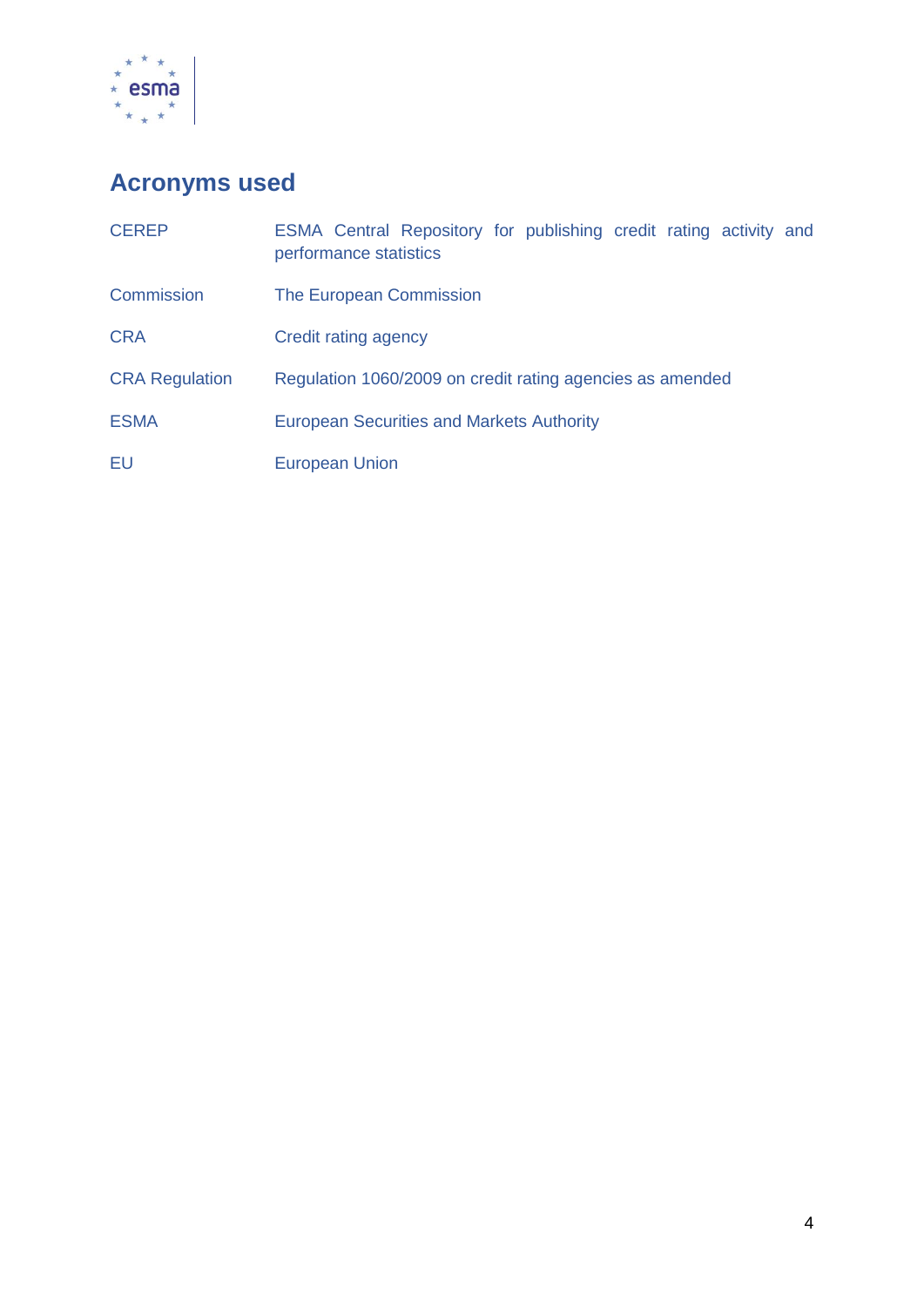

# <span id="page-4-0"></span>**Executive Summary**

#### **Reasons for publication**

ESMA is publishing a call for evidence to collect information from market participants about the functioning of the credit rating industry and the evolution of the markets for structured finance instruments as required by Regulation 1060/2009 on credit rating agencies as amended (the CRA Regulation). ESMA is seeking evidence about competition, choice and conflicts of interests in the credit rating agency industry in general as well as about the impact of a number of specific provisions of the CRA Regulation.

#### **Contents**

This template response form contains the questions to be answered by investors and other users of credit ratings found in Section 6 of the call for evidence.

Respondents may need to disclose commercially sensitive information to ESMA in order to answer some of the questions asked. ESMA intends to present confidential information in anonymised and aggregated form in its Technical Advice so that individual respondents cannot be identified. In order to facilitate this process, ESMA therefore asks respondents to clearly indicate which parts of the answers to each question they believe to contain confidential information.

#### **Next Steps**

ESMA will carefully consider all responses to the Call for Evidence received by the deadline of 31 March 2015. The evidence obtained will be analysed by ESMA as part of the development of the Technical Advice to be provided to the European Commission pursuant to Articles 39(4) and 39(5) of the CRA Regulation.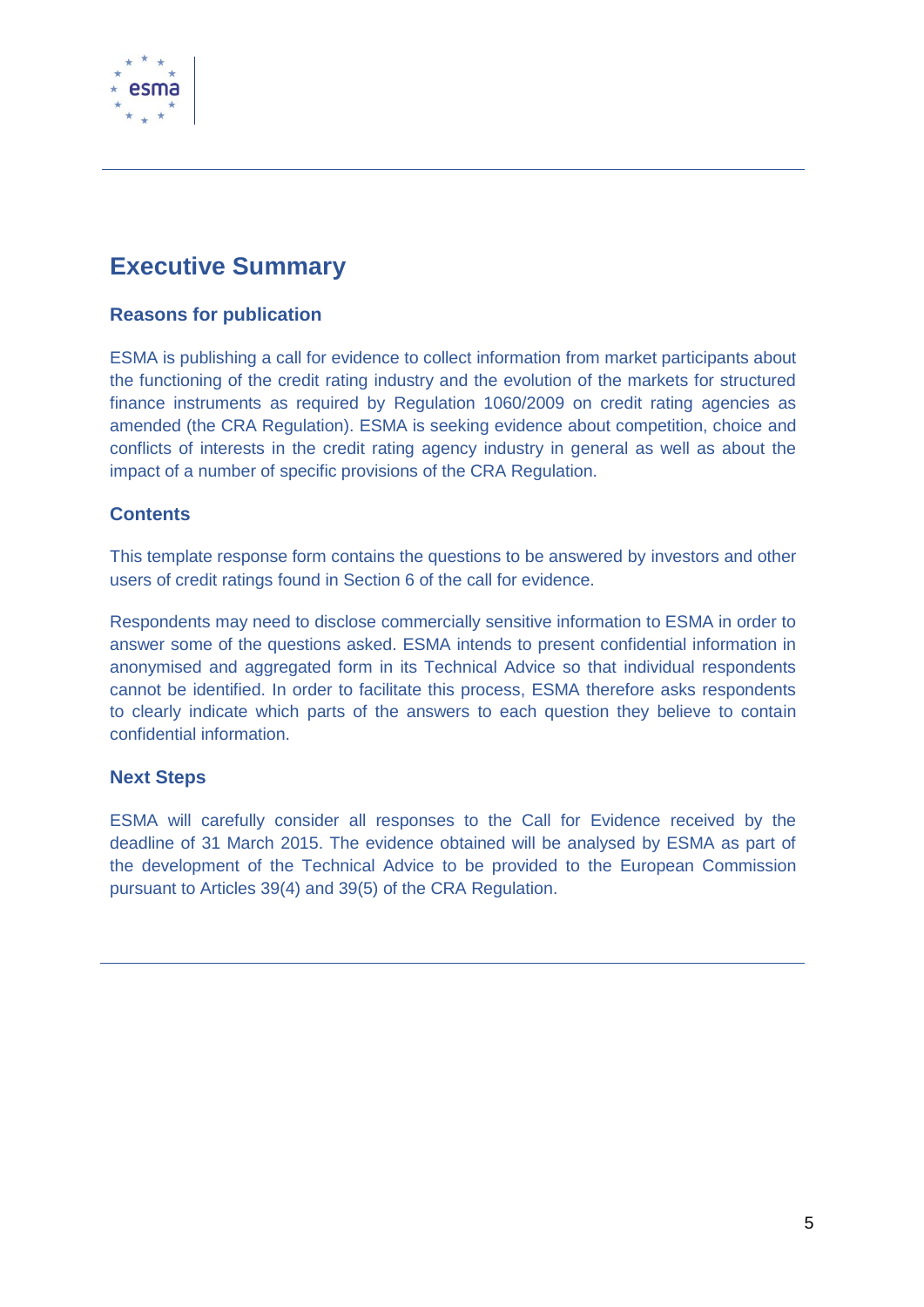

# <span id="page-5-0"></span>**6 Questions for investors and other users of credit ratings**

# <span id="page-5-1"></span>**6.1 About your organisation**

- 1. The questions in this part aim to obtain information about the nature of the organisation you represent and the different markets in which you are active. This information will help ESMA to put your responses in context and to compare responses from similar respondents.
- **Q1: Please provide the name of your organisation.**

#### **AFG**

**The Association Française de la Gestion financière (AFG) represents the France-based investment management industry, both for collective and discretionary individual portfolio managements. More than 630 management companies are based in France. AFG members manage more than 3,000 billion euros, making in particular the Paris fund industry a leader in Europe for the financial management of collective investments (with 1,500 billion euros managed from France, i.e. 19% of all EU assets managed in the form of investment funds). In the field of collective investment, our industry includes – beside UCITS – the whole range of AIFs, such as: employee savings schemes, regulated hedge funds/funds of hedge funds, private equity funds, real estate funds and socially responsible investment funds. AFG is an active member of the European Fund and Asset Management Association (EFAMA) and of PensionsEurope. AFG is also an active member of the International Investment Funds Association (IIFA).**

**Q2: Please explain whether you invest in instruments with credit ratings at local, national, EU and/or global level. If your organisation invests in instruments at EU or global level, please provide a list of the jurisdictions covered.**

**Our members, investment managers, invest in instruments with credit ratings at local, EU and global levels.**

**Q3: Please explain whether you invest in CRAs or related companies, and if so, provide a list of these and your percentage shareholding in each.**

**Our members may be in a position to invest in CRAs or related companies as in any other underlying company that is eligible and suitable within the vehicle's specific investment target.**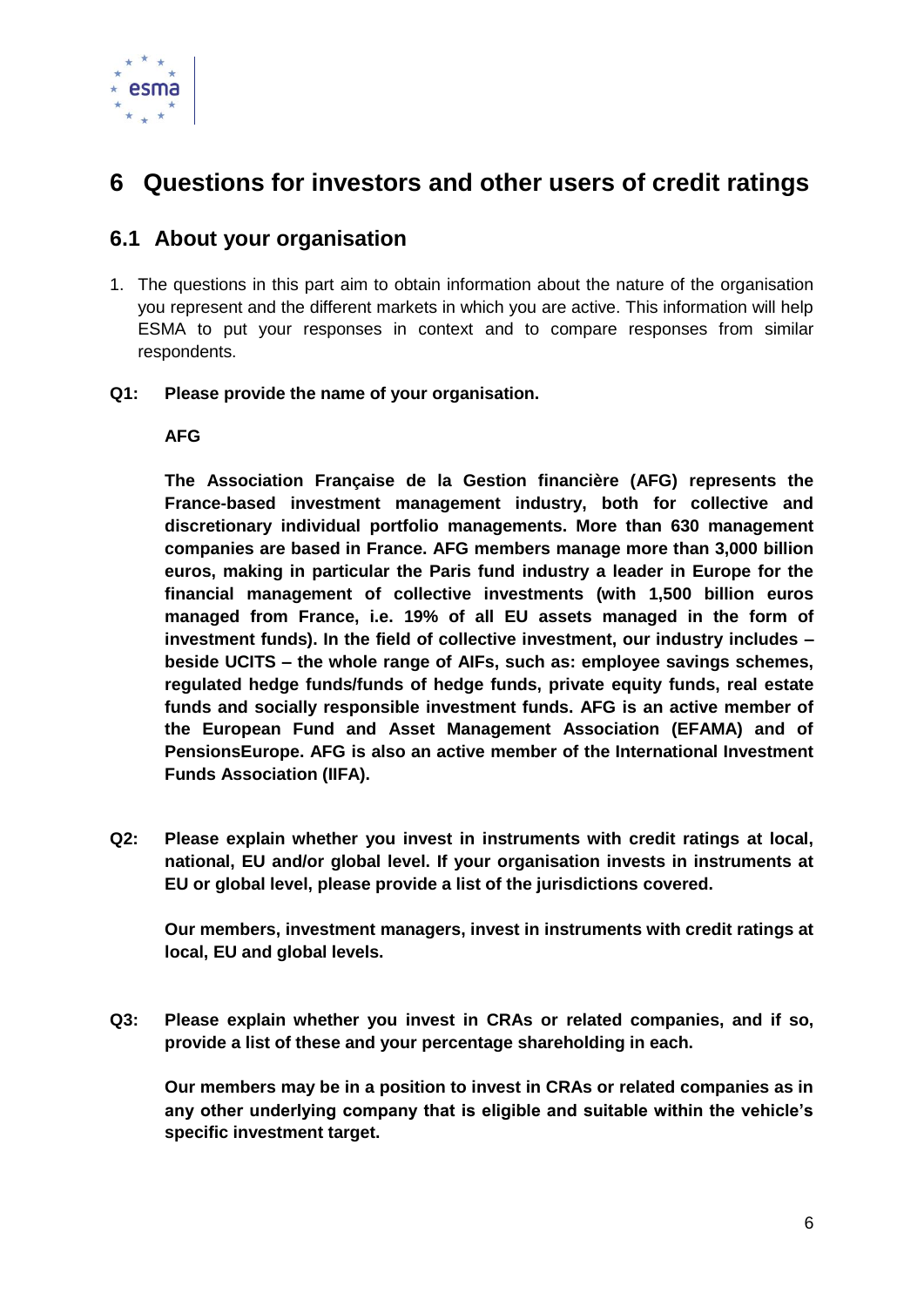

# <span id="page-6-0"></span>**6.2 Due diligence and use of credit ratings**

- 2. The CRA Regulation aims to increase investor protection and reduce reliance on credit ratings through a number of transparency and disclosure requirements.
- 3. The questions in this part aim to understand what impact the CRA Regulation has had on how you use credit ratings in the course of your business and whether there is other information which you could use to assess credit risk instead of credit ratings.

#### **Q4: Please explain the due diligence process you follow and the types of information you consider in order to decide which instruments to invest in.**

**AFG has always expressed in favour of reducing reliance on credit ratings. Indeed, we were unhappy when the 2010 elaborated ESMA's Guidelines on money market funds imposed eligibility rules based directly on external credit ratings. These guidelines also imposed that all agencies rating the instrument be taken into account, which had put the asset manager in a captive position.** 

**We thus welcome the CRA Regulation impact on rules that were previously establishing a mechanic link to ratings.**

**In the meantime, AFG has always recognised the importance of external credit ratings on debt instruments (especially corporate debt instruments) as a tool available in the manager's toolkit as well as a common language with investors, counterparties and other third parties.**

**Regarding the investment in rated funds, our investors in the French market usually perform their own due diligence on both manger and fund and thus make little use of fund ratings. In the money market funds' market, French VNAV funds are usually not rated, while investors in other jurisdictions' CNAV vehicles are offered AAA rated CNAV vehicles. Some rules of rating agencies for AAA MMFs may have a mechanical effect of reliance by linking the vehicle's rating to ratings on underlying instruments. We thus regret that some rating agencies expressed views on types of MMFs in the European market without clearly specifying the risk of inherent conflicts of interest when some types of funds are historically being rated (and thus generating business for rating agencies) and others not.** 

**It should be recalled that the assessment of the credit quality of an issuer is subjective. While quantitative metrics are part of the criteria used in the evaluation process, they are nevertheless information from the past. Projections of these information are based on assumptions, anticipations, that by definition can differ from one analyst to another. On the other hand, qualitative measures (management effectiveness, strategy...) are subjective and**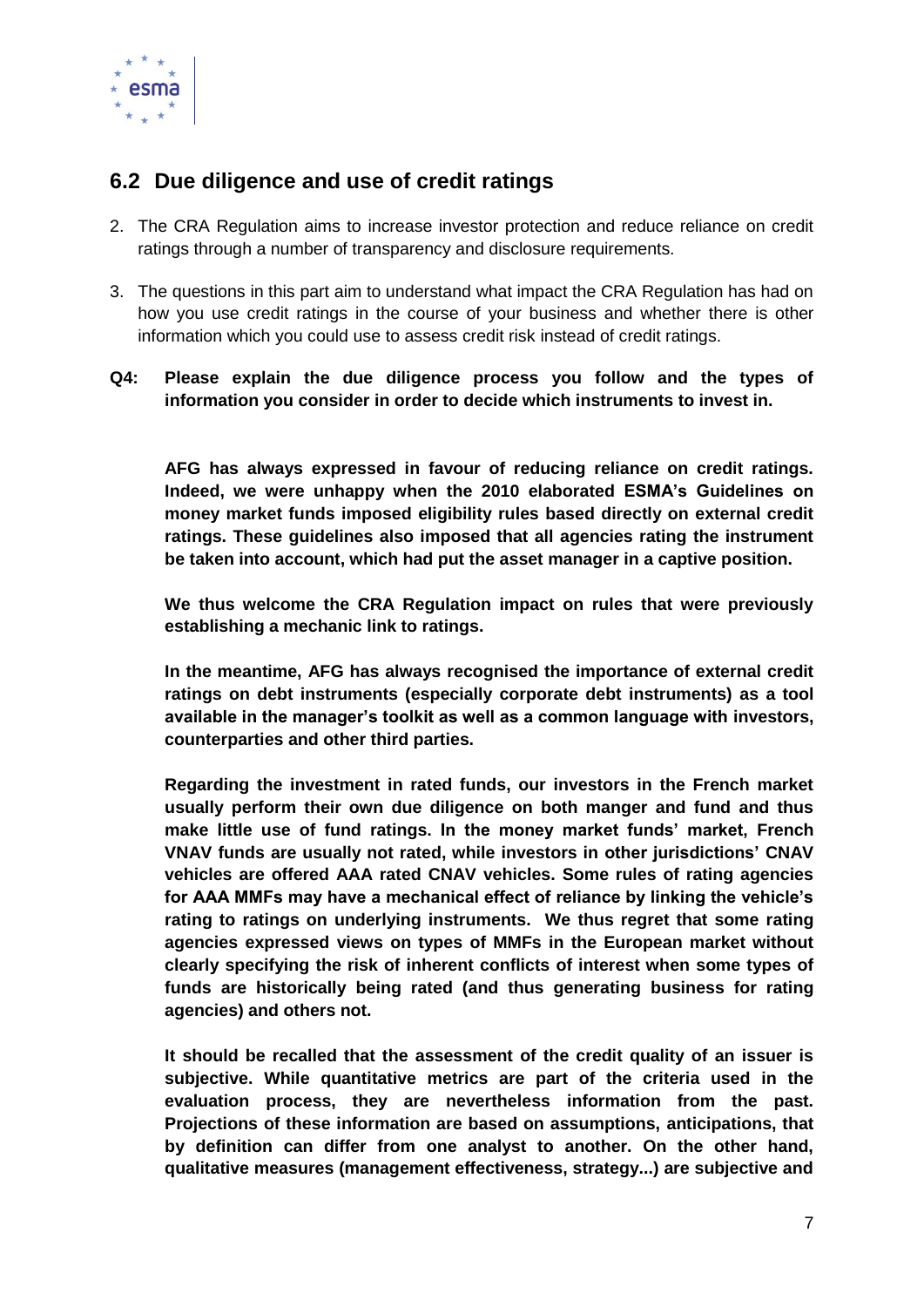

**despite they could be judged "good" or "bad", only the future will tell what was the right answer.**

**External ratings may be an input on the process followed by managers.**

**Credit analysis plays a key role in the management of investment funds. The success in anticipating the evolution of the credit quality of an issuer is a major component in the creation of performance and is an important element of the reputation of an asset manager.**

**The difference of views from market participants is a key pillar of the functioning of financial markets. The diversity of views between managers for the same issuer is a natural result of this process.** 

**Of course, the risk of having strong divergences of views between managers is mitigated through the reporting on the credit quality of the funds to their clients and regulators so that they can be compared with recognized, harmonized and coherent rating scales.**

**It should be mentioned here the importance of investment research that is used by investment managers in their assessments. Unfortunately, the current ESMA's advice relating to investment research within MIFid 2 would adversely impact on the availability of this research, particularly relating to small and medium enterprises. ESMA's advice puts at high risk the fact that this research should continue to be available to the whole range of asset managers, both large and small, and from both independent research providers and those who also provide execution services.**

**Q5: Please explain whether your overall use of credit ratings in the course of your business or in making investment decisions has increased or decreased since 2010, giving reasons for your answer.**

**We believe that recent trends encouraged our members in their internal credit analysis capabilities. Mechanistic reliance is now discouraged in the regulation, which is positive, but this should not mean that asset managers are supposed to be replacing the work done at the rating agencies. Investment management and rating is not the same job.**

**Q6: Please explain whether and if so what information you use to assess the quality of credit ratings.**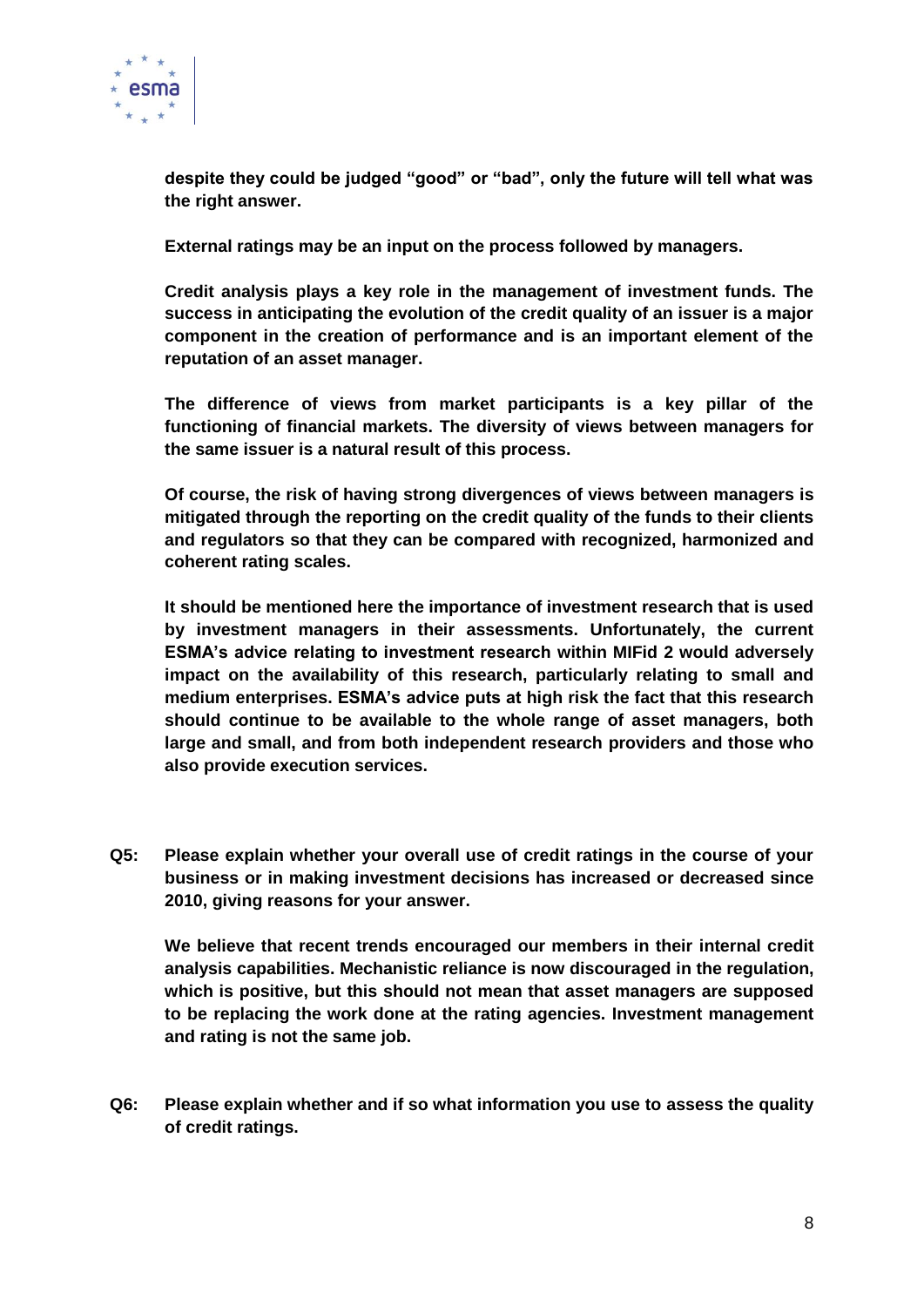

**AFG believes that it is not part of our members' job to assess the quality of credit rating. They make independent assessments of issuers and issues before investing. They may have a more positive or more prudent view than a CRA but that does not imply that they contest the quality of the rating issued by a CRA following known and supervised methodologies.** 

**Q7: Please explain whether and if so to what extent you use internal rating models in addition to or instead of credit ratings in your business or investment decisions.**

**Our members, investment managers, may use external ratings as an input within their own assessment. However, there is not an unique process that prevails in the industry (as explained in our response at question 4). Thus, we believe there should not be an unique model, nor an obligation to have a rating on the model of CRAs. Few of our members have scales of ratings, most of them perform an assessment allowing them to express an opinion more as an authorization to invest up to a given limit than as a level of rating. If some of our members may use a quantitative approach, we do not consider that the word "rating model" reflects the process they follow.**

**In addition, we kindly ask ESMA to avoid the misleading wording "internal rating models". According to Article 5a of the CRA III Regulation, users of ratings shall only make their "own credit risk assessment" and shall not solely or mechanistically rely on credit ratings for assessing the creditworthiness of an entity or financial instrument. Internal rating models are not comparable with the own credit risk assessment of any user of an external rating.** 

**In view of the circumstances that external ratings can only be one factor among others in the investment decision process or risk management process of an asset manager, there is no need for more alternative approaches such as analysis of the underlying methodologies of the ratings. This applies even more in light of the fact that the exact details of rating methodologies or for a single rating decision are mostly not public or our members can only use these information in return for a fee.**

**We therefore request ESMA that any proposals for a review of the CRA Regulation should be set in a manner that no further expense or costs for rating data are incurred, to the detriment of our clients.** 

**It should also be clarified that it is the decision of the users of credit ratings (such as investment management companies) if and which method, rating or CRA is relevant for the internal credit assessment.**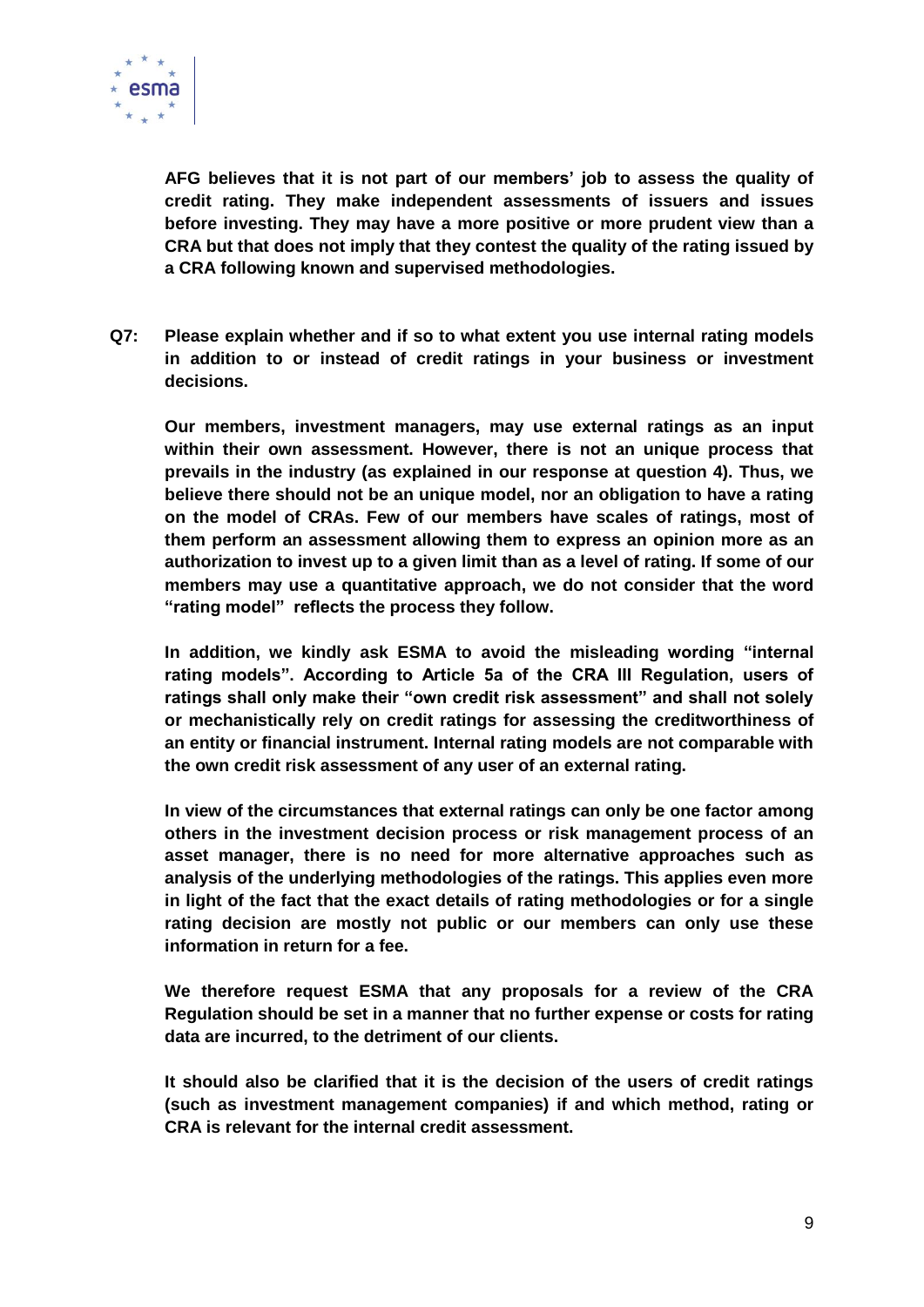

- **Q8: Do issuers or CRAs currently give you more information about how their credit ratings are developed, issued and revised and how their credit ratings compare to the market performance of the rated instruments than they did before 2010? If so, does this additional information make it easier for you to understand and compare:**
	- **(1) the ratings products and other services being offered by different CRAs; and**

**Our members think that CRAs actively promote their products as they did before 2010.**

**(2) the quality of the credit risk analysis carried out on rated instruments?** 

**Transparency on rating processes has globally improved over the last five years.**

**Q9: Are there other sources of information which you would use to make investment decisions instead of credit ratings?**

**Our members may use many other sources such as report and accounts of the issuer, prospectus of the issue, press releases, external and internal research… and consider CRA ratings as one source of information among many others. Ratings published by CRAs are not decisive in the investment process, except for those portfolios where rating limits are explicit.**

**Q10: Please explain whether and if so how your business uses unsolicited credit ratings, giving reasons for your answer.**

**In general, our members tend not to consider unsolicited ratings as being of the same quality as ratings published with the authorisation of the issuer.**

**Q11: Please explain whether, and if so how, your approaches to the issues raised in questions 4-10 above have changed since 2010.**

**We would say that our members see a clear distinction between the historical activity of CRAs on rating debt instruments, which is a reference in the market, and other developments/activities such as rating of structured finance or funds. It is generally not considered that the traditional debt intruments rating activity would have failed at the end of the first decade of the 21st century. On the contrary, we esteem one should be very cautious when referring to CRAs**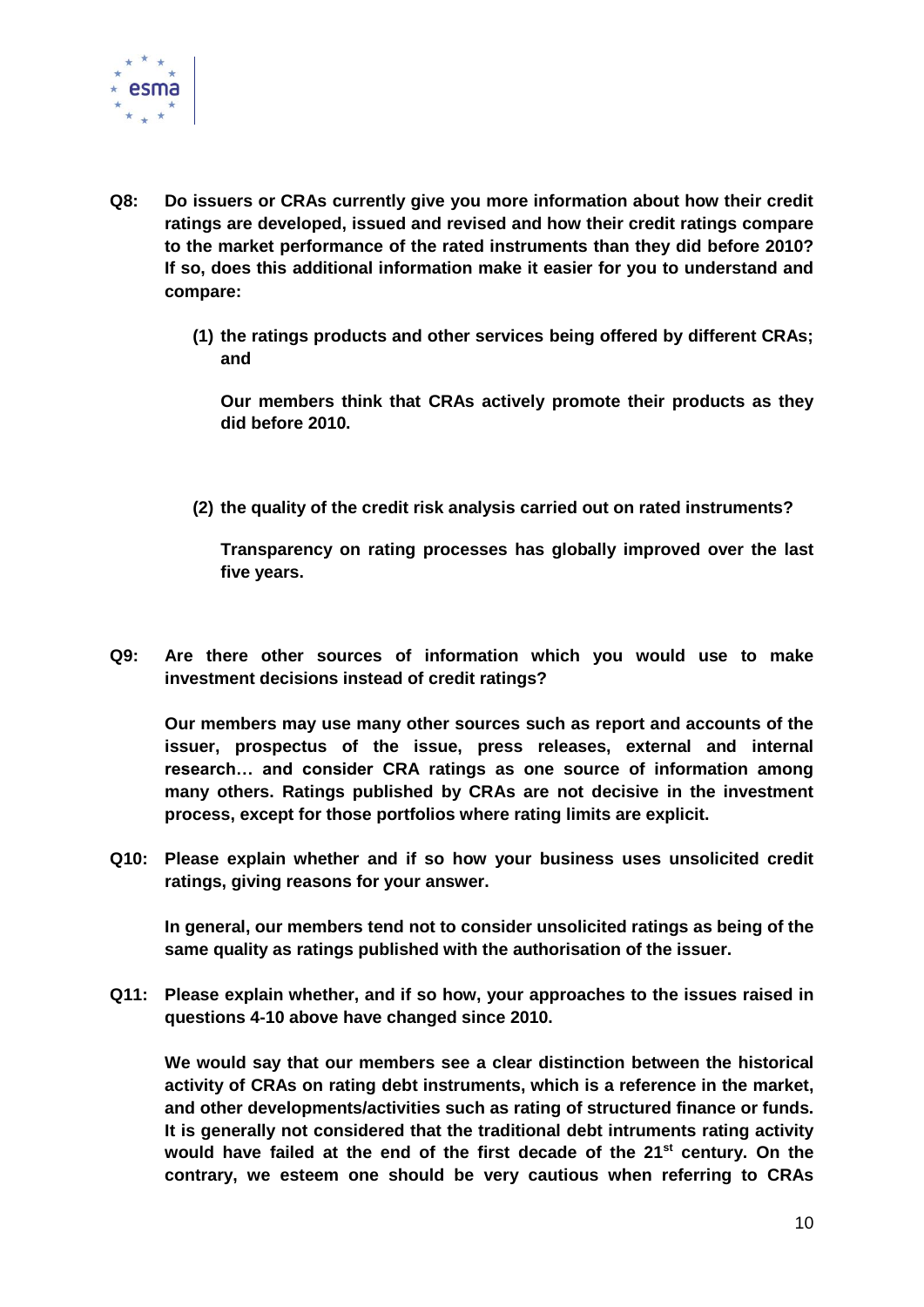

**activities in different domains such as structured finance deals or funds ratings.**

# <span id="page-10-0"></span>**6.3 Independence and quality of credit ratings**

- 4. One of the aims of the CRA Regulation is to increase the quality of credit ratings by seeking to reduce the conflicts of interest inherent where issuers pay for the rating of their financial instruments.<sup>1</sup>
- 5. The questions in this part aim to understand the different ways that CRAs can seek payment for the credit ratings issued and to assess the impact of the CRA Regulation on increasing the quality and independence of credit ratings.
- **Q12: Please explain in which circumstances you currently pay for credit ratings. If you do not currently pay for credit ratings, please explain whether, and if so under which circumstances, you would be willing to pay for credit ratings.**

**Many of our members are subscribers to largest CRAs and receive their ratings. There is a critical need to use ratings for reporting as requested by investors. Our members complain that the exact terms and conditions of these subscriptions are not always satisfactory regarding the definition of what is subject to property rights (as opposed to public information), the level of responsibility of the CRAs and the extent of the licence.** 

**With the coming into force of Solvency 2, asset managers are required to report to insurance clients the external ratings of their holdings and that has raised difficulties. Indeed, according to our members, the vast majority of CRAs would consider that it necessarily implies the subscription to a new licence to become information dispatcher. This is clearly a key concern today. Regulation should not "create" a captive market for CRAs.**

**Q13: Irrespective of whether you pay for credit ratings, please explain the circumstances in which links or existing relationships between an issuer of a particular instrument and a CRA would have an impact on how you would use a credit rating of that instrument.**

**According to our members, they would actually rather disregard ratings published by a subsidiary or a linked company of an issuer.**

**Otherwise, they would not consider that long standing relationships (other than capital) should be regarded as creating a potential conflict of interest between a CRA and an issuer.**

-

 $1$  See Recital 10 of Regulation 462/2013 of 21 May 2013.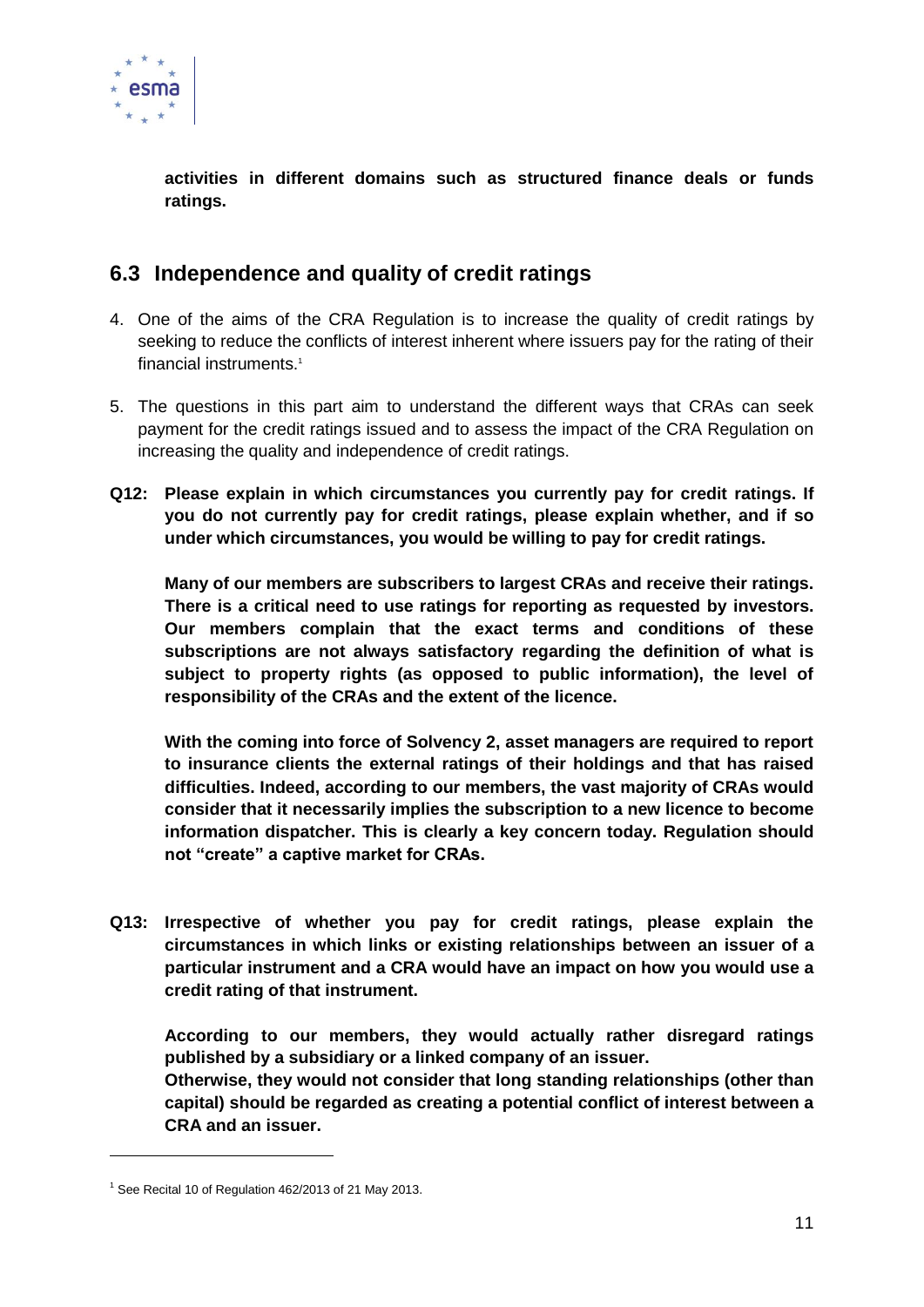

**Q14: Please explain whether the quality of credit ratings has increased or decreased since 2010, giving reasons for your answer.**

**Generally, our members feel that the quality of traditional debt instrument rating has always been good and remains of quality and confidence.**

**As for the rating of other products such as structured deals or funds, our members are less concerned. We consider fund ratings for instance more like a label than a genuine rating. Using the same scales on very different activities may be considered somewhat confusing.**

**Q15: Please explain what, if any, further measures could be taken to increase the quality of ratings, giving reasons for your answer.** 

**Our members feel generally comfortable to use traditional activity ratings where CRAs have proven expertise, i.e. debt instrument ratings. Their developments in other areas should maybe be accompanied by clear disclaimers for investors or even refer to different scoring/scales so that there would not be any risk of confusion. Indeed, if an investment manager has ultimately the knowledge to appraise an investment disregarding the rating, other investors may be less qualified to assess by their own and might be tempted to place wrong expectations on a high score.**

## <span id="page-11-0"></span>**6.4 Multiple credit ratings**

- 6. The 2013 amendments to the CRA Regulation introduced a number of requirements on issuers and sponsors of structured finance instruments to obtain multiple credit ratings. These requirements are set out in Articles 8c and 8d of the CRA Regulation.
- 7. Article 8c of the CRA Regulation requires issuers to obtain at least two credit ratings for structured finance instruments. This obligation was introduced with the aims of restoring market confidence in complex financial instruments and reducing reliance on single credit ratings.<sup>2</sup>
- 8. Article 8d of the CRA Regulation aims to increase competition between CRAs by encouraging issuers to use smaller CRAs when they use multiple CRAs. Article 8d states that where issuers or related third parties intend to appoint at least two CRAs to rate an issuance or entity, they shall consider appointing at least one CRA with no more than 10% of the total market share where possible (hereinafter 'small CRA').

-

 $2$  See Recital 28 of Regulation 462/2013 of 21 May 2013.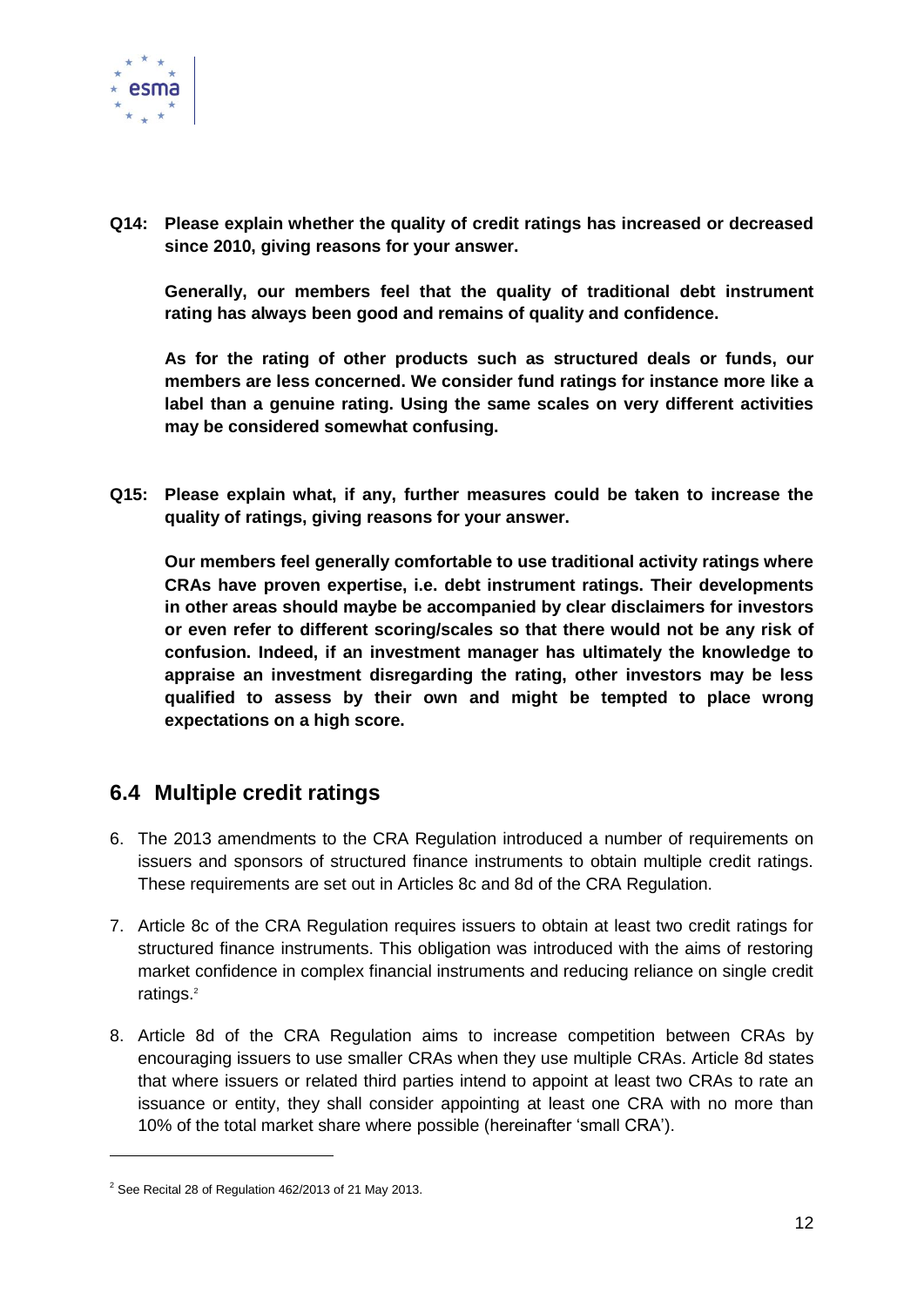

- 9. The question in this part aim to understand whether these provisions have achieved their objectives and the impact they have had on your business.
- **Q16: Please explain what impact multiple credit ratings of the same instrument have on your investment or business decisions.**

**We strongly believe that the suggestion to consider multiple ratings is not relevant. The real point is to ensure that investment decisions are not made with an excessive reliance to ratings. It is far better to consult zero ratings and proceed with a thorough internal credit assessment than several external ratings with no personal judgement. Our members conduct their assessments of instruments they intend to invest and may consider ratings as one among other information sources.** 

**We call to mind that as an industry we were unhappy with the obligation once set by ESMA for European MMFs to take into account all CRAs that have rated the instrument.** 

**Q17: Please explain whether in your view, issuers should be obliged to obtain multiple credit ratings in respect of some or all asset classes and if so, how many ratings per asset class should be required.**

**No. If we want to incentivize investors to conduct their own credit assessment, we should not suggest that ratings can be sufficient to do it provided they are multiple.**

**Q18: Please explain whether you would use ratings from a small CRA, giving reasons for your answer. Please explain whether, and if so how, your approach to this issue has changed since 2010.**

**We do not favour positive discrimination among CRAs. Credibility of the CRA is key when using or referring to a rating. This is not a matter of size but of process and means made available. We believe efforts should be concentrated on the quality of the service provided by natural players.**

**Q19: Please explain whether you would use ratings from a CRA who has not previously rated a particular asset class, giving reasons for your answer. Please also explain whether, and if so how, your approach to this issue has changed since 2010.**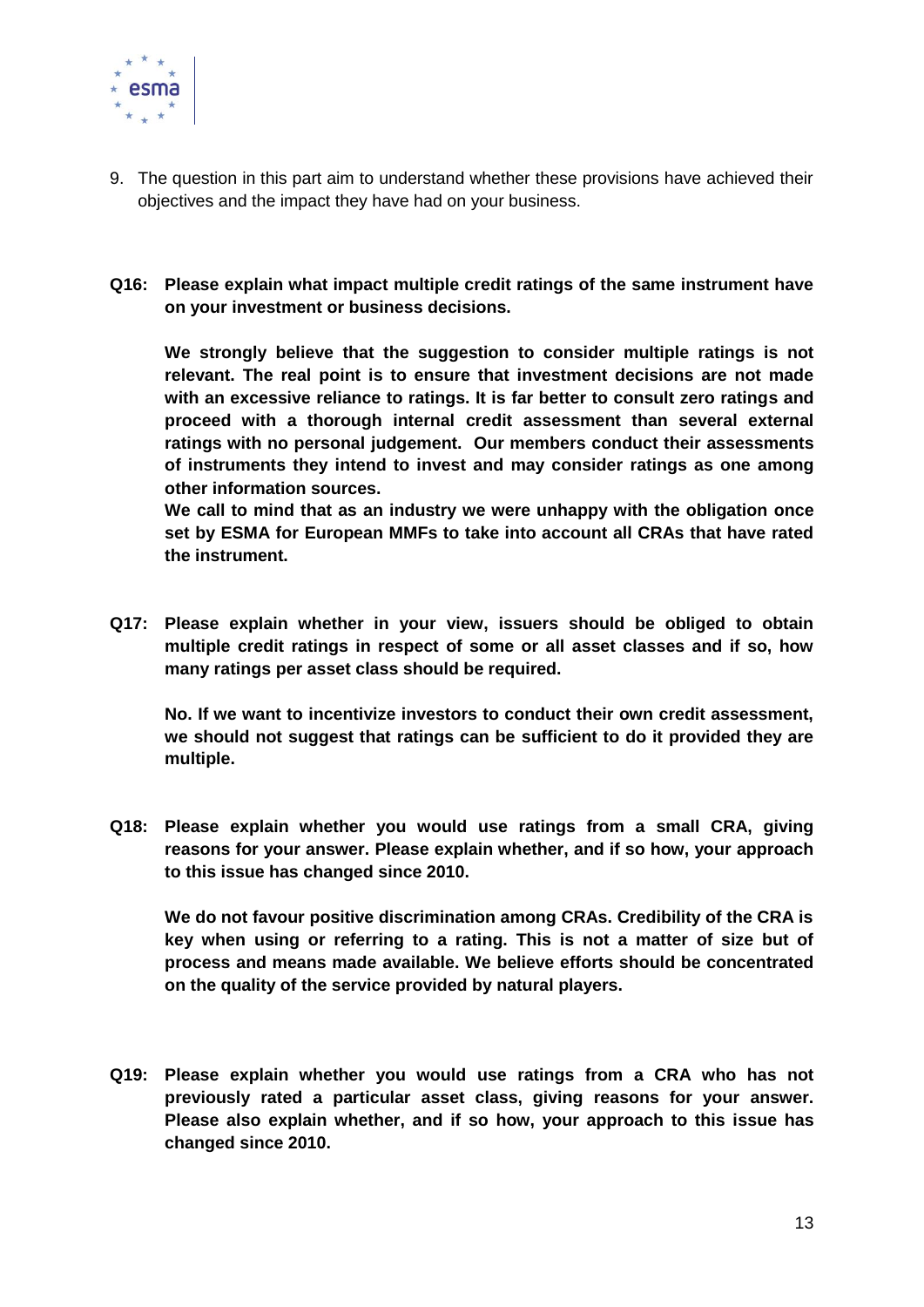

-

**In the absence of previous track record of a CRA in an asset class, our members refer to its process and organisation to establish whether or not it is possible to work with it.**

# <span id="page-13-0"></span>**6.5 Disclosure requirements for structured finance instruments**

- 10. The 2013 amendments to the CRA Regulation sought to increase transparency through the introduction in Article 8b of a joint obligation on issuers, originators and sponsors to publish information on the credit quality and performance of the underlying assets of structured finance instruments.
- 11. The expression *'structured finance instrument'* is defined as a financial instrument or other assets resulting from a securitisation transaction or schemes *'whereby the credit risk associated with an exposure or pool of exposures is tranched, having both of the following characteristics:*

*(a) payments in the transaction or scheme are dependent upon the performance of the exposure or pool of exposures; and*

*(b) the subordination of tranches determines the distribution of losses during the ongoing life of the transaction or scheme'*. 3

- 12. Commission Delegated Regulation 2015/3 of 30 September 2014 sets out the disclosure requirements for issuers, originators and sponsors of structured finance instruments.<sup>4</sup> Although this Delegated Regulation will only apply from 1 January 2017, its aim of improving transparency is clear. In this part ESMA therefore wishes to understand the benefits and costs of extending these disclosure obligations to other asset classes.
- **Q20: Please explain whether the requirements of the CRA Regulation for issuers, originators and sponsors to make information available through a website, including information regarding the creditworthiness and performance of structured finance instruments, are sufficient or should be extended to other asset classes, giving reasons for your answer. If so, please explain to which products this obligation should be extended.**

**The question of transparency on securitisations is not limited to CRAs. It is of paramount importance, but relates to the regulation of securitisations and the need for the definition of high quality deals.** 

**If CRAs publish on their website information on structured instruments, we can only agree and encourage it.** 

**<sup>3</sup>** Article 4(1)(61) of Regulation No 575/2013 of the European Parliament and of the Council of 26 June 2013 on prudential requirements for credit institutions and investment firms and amending Regulation No 648/2012 , OJ L 176, 27.6.2013. <sup>4</sup> OJ L 57, 6.1.2015, p. 2.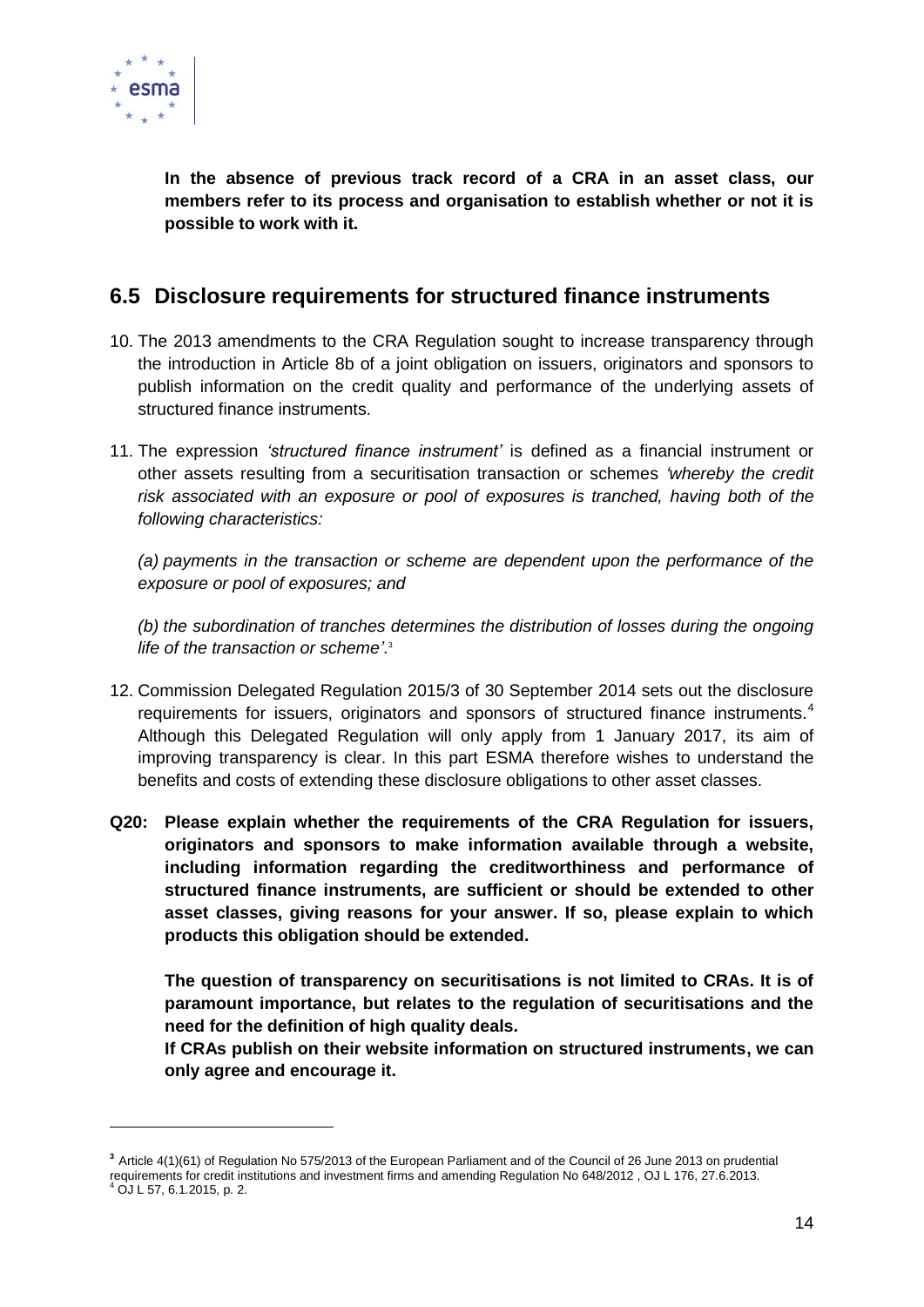

**However our members do not necessarily consider that it should be extended to other asset classes. In addition, we believe that it should not reduce the requirements that issuers or originators be more transparent on those instruments.**

# <span id="page-14-0"></span>**6.6 Mandatory rotation**

- 13. The 2013 amendments to the CRA Regulation introduced a mandatory rotation provision for CRAs issuing ratings on re-securitisations, which can be found in Article 6b of the CRA Regulation. Article 6b provides that CRAs may enter into ratings agreements for resecuritisations with a maximum length of four years, after which time they are prevented from rating new re-securitisations with underlying assets from the same originator for a period of four years.
- 14. The CRA Regulation notes that the implementation of a rotation mechanism should remove the incentive for a CRA to give favourable credit ratings to issuers on the basis of their existing relationships and could encourage other CRAs to start rating these instruments.<sup>5</sup>
- 15. As the provision was also designed to help stimulate competition, Article 6b2(b) of the CRA Regulation explains that mandatory rotation will cease to apply where at least four CRAs each rate more than 10% of the total number of outstanding re-securitisations.<sup>6</sup>
- 16. Although this provision has only recently entered into force, the questions in this part are designed to help ESMA understand the impact of this provision and the extent to which it has already been used. They also aim to assess the appropriateness of maintaining a rotation mechanism, whether, and if so how, it should be extended to other asset classes and what impact this would have on issuers and CRAs.
- **Q21: Please provide details of any experience you have had of this rotation provision to date.**

**Our members do not have direct experience to share, but more a general concern that rotation is not an appropriate answer to deal with potential conflicts of interest due to a long standing relationship. In our members' view, it relies on an unjustified assumption that CRAs would not able to keep an independent view on deals of an issuer or originator when they better know its organisation. We believe it is more a question of competition between CRAs and of internal organisation and control within a CRA so as to best cope with the issue of potential conflicts of interests.** 

 $\overline{a}$ 

<sup>5</sup> See Recital 12 of Regulation 462/2013 of 21 May 2013.

<sup>6</sup> See Recital 15 of Regulation 462/2013 of 21 May 2013.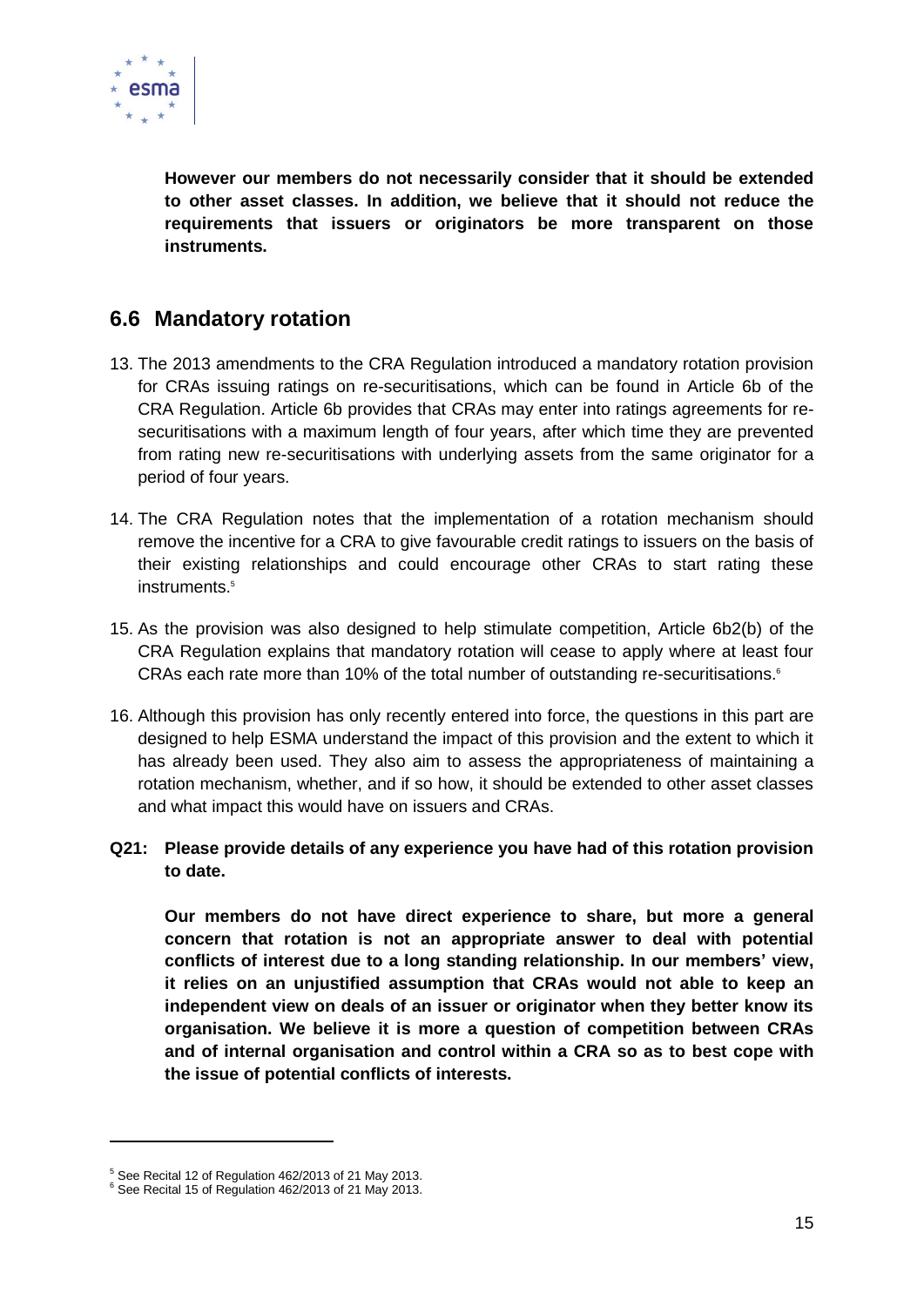

**Q22: Please explain whether a 4-year contract term is appropriate for this rotation provision, and if not, what would be an appropriate length?**

**Our members as users of ratings have no practical experiences at this field, but in general do not support the idea of rotation.**

- **Q23: Please explain whether mandatory rotation should be extended to other asset classes. If so, please:** 
	- **(1) list the asset classes to be covered and state the appropriate contract length for each;**

**We do not support the idea of rotation, and thus oppose its extension.**

**(2) explain whether, and if so why an obligation should be introduced for CRAs to provide a handover file to the incoming CRA at the end of the maximum contract term.<sup>7</sup>**

**No. The aim of rotation, if any, would be to ensure that there is a new judgement by a new CRA. Transmission of non public information by the exiting CRA to the incoming one would jeopardize this attempt to have a fresh review.** 

**Q24: Please explain, giving reasons for your answer whether, and if so how, the exemption from the mandatory rotation provision should be maintained where at least four CRAs each rate more than 10% of the total number of outstanding re-securitisations.**

**We do not support the idea of rotation and totaly agree with exemptions, especially when they rely on enhanced competition.**

## <span id="page-15-0"></span>**6.7 Competition between credit rating agencies**

17. The aim of improving the functioning of the markets within the CRA sector was a major driving force behind the development of the CRA Regulation. The CRA Regulation seeks to achieve this aim by stimulating competition between CRAs, through registration and disclosure requirements as well as through specific provisions regarding the use of multiple credit ratings and the mandatory rotation of CRAs.

-

 $7$  See Recital 13 of Regulation 462/2013 of 21 May 2013.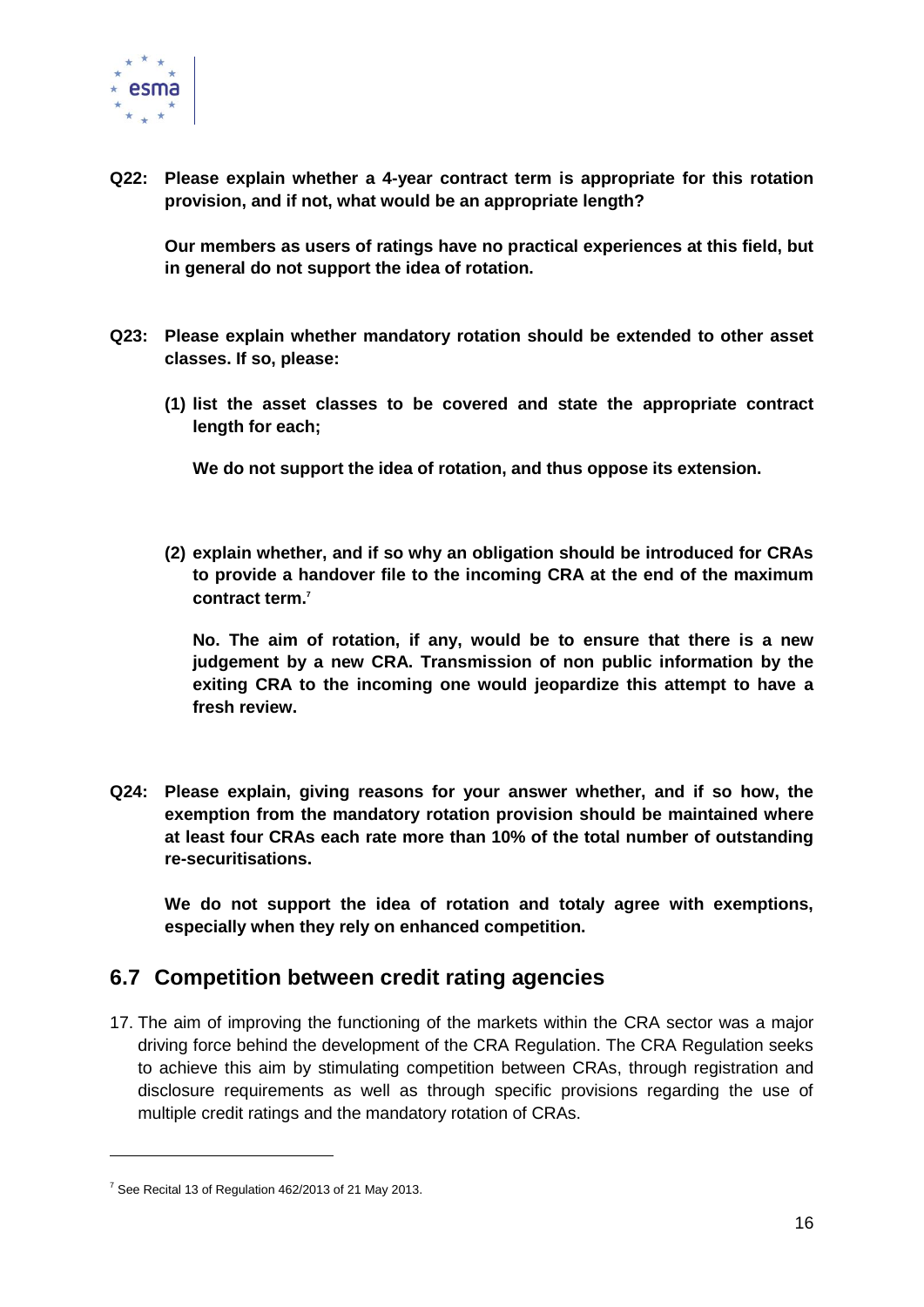

- 18. The questions in this part aim to collect further information about competition between credit rating agencies and whether competition between CRAs has changed since the CRA Regulation entered into force in 2010.
- 19. ESMA would also like to take your views as to whether, and if so how, competition between CRAs could be stimulated without having a negative impact on the quality of credit ratings.

#### **Q25: Please explain whether you are aware of any competition between CRAs. If so, please explain on which of the following parameters CRAs currently compete:**

- **(1) quality of rating;**
- **(2) relationship with issuers;**
- **(3) investor relationships;**
- **(4) by asset class;**
- **(5) by price to issuer;**
- **(6) by level of rating;**
- **(7) through the offer of ancillary or non-ratings services; and/or**
- **(8) other (please specify).**

**We would say that CRAs compete, even if it is not easy for users to follow precisely how competition occurs. Among criteria for competition, we would mention:**

- **the visibility of the published rating and the level of confidence the market participants put in it. In that respect process and quality of staff and organisation are the most relevant factors.**
- **the price paid by the issuer for services that will seem equivalent in terms of quality.**
- **the quality and proximity of the relationship with the issuer: a more pedagogic approach will be preferred to a non disputable unexplained rating which finally is not totally shared with the issuer.**
- **Q26: If you have been aware of competition between CRAs, please explain whether, and if so how, the nature of competition between them has changed between 2010 and present.**

**Our members feel that in the field of structured instruments for instance, excesses have been made prior to and during the financial crisis. They believe (and hope) it is no longer the case, but keep a prudent view on ratings of these products and are reserved when it comes to their marketing to investors, not all aware of their undelying significance.**